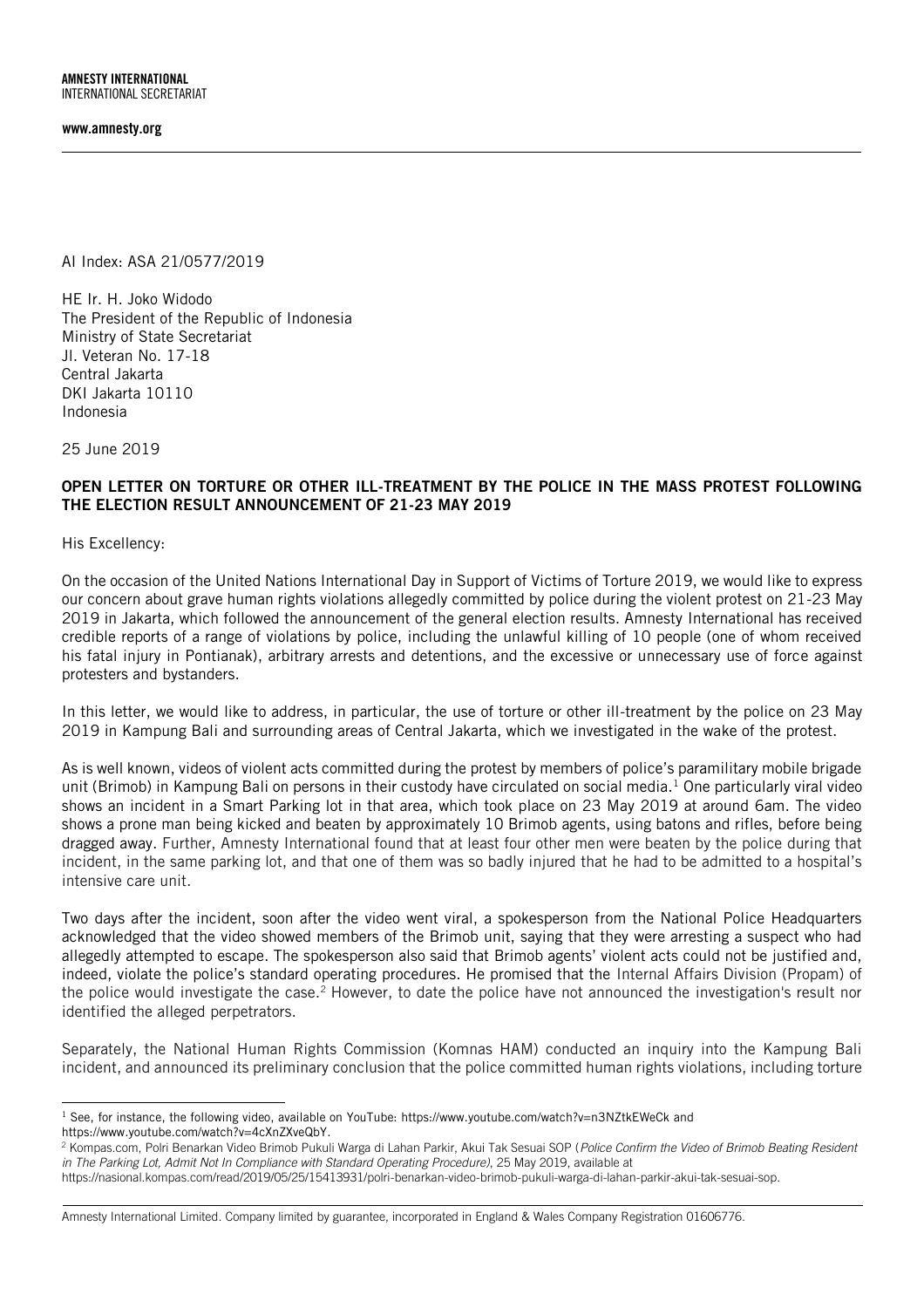or other ill-treatment.<sup>3</sup> While the commission's inquiry is a welcome step, the commission does not have the power to submit its findings on human rights violations to the public prosecutor (as is the case with other external mechanisms such as the National Ombudsman (ORI) and the National Police Commission (Kompolnas). Instead, it must send its findings on police abuses to the police, which can forward them to their own Internal Affairs Division for internal investigation.

In addition to the viral video, Amnesty International has received other videos of police actions during the unrest (some of which metadata and authenticity have been verified by our Digital Verification Corps), and has interviewed victims and witnesses of the incident. The evidence we have obtained indicates that the police carried out torture or other illtreatment against persons in their custody in other areas of Jakarta, not only in Kampung Bali. The evidence also suggests that the police held people in arbitrary and incommunicado detention, detaining people without a proper warrant, and failing to inform the families of the arrested persons of the arrest and/or barring them from visiting for several days.

Amnesty International acknowledges that some protesters engaged in violent acts, however underlines that a police response must distinguish between peaceful and violent protesters and use no more force than is strictly necessary, proportionate and in accordance with the law to apprehend violent protesters and bring them to justice before a court of law. There is no justification for the torture or ill treatment of persons who are in police custody and control.

Further, we would like to emphasise that the practice of torture and other ill-treatment by the police has been an ongoing problem in Indonesia. Over the years, Amnesty International has received numerous reports of the use of torture and other ill-treatment against suspects and detainees during arrests, interrogation, and incarceration by police and other public security officials. Ten years ago, in the report "Unfinished Business: Police Accountability in Indonesia," Amnesty International presented evidence demonstrating that the use of torture and other ill-treatment by police officers during arrest, interrogation, and detention was widespread, and that police accountability mechanisms were weak and ineffective.<sup>4</sup> The organization called upon the Indonesia government to take decisive measures to remedy the situation, including by ensuring prompt, independent, impartial and effective investigations of reports on possible acts of torture and other ill-treatment by the police—investigations whose results should be made public. Before and since then, we have been communicating to the government, international community, and the public on torture and ill-treatment cases, emphasizing the urgency to combat impunity within the Indonesian police. This includes our recently released 9-point human rights agenda that called on presidential and legislative candidates to ensure accountability for human rights violations committed by the security forces.<sup>5</sup>

Indonesia is a state party to the UN Convention against Torture and Other Cruel, Inhuman or Degrading Treatment or Punishment (CAT) and the prohibition of torture is set out in the country's Constitution. There is also an absolute prohibition on torture under customary international law. However, Indonesia still fails to fulfill its obligations under the CAT, including the obligation to incorporate the crime of torture into the Criminal Code, as required under CAT's Article 1.1. This failure is all the more egregious given the fact that the issue was raised by the Committee against Torture in its 2008 Concluding Observations,<sup>6</sup> and by other UN human rights bodies.<sup>7</sup> In these review sessions by UN human rights bodies, Indonesia has agreed to integrate the crime of torture in its Criminal Code; to amend the Criminal Code, Law of Criminal Procedure, and the judicial system to make torture punishable; and to ratify the Optional Protocol to the CAT. Still Indonesia has yet to translate this rhetorical commitment into meaningful action.<sup>8</sup>

The lack of legal provisions on 'acts of torture' creates a loophole with devastating consequences. It does not create a sufficient legal basis to allow state agents to be brought to court for 'acts of torture,' nor does it provide a sufficient legal deterrent to prevent state agents from committing acts of torture. This has contributed to the continued and

-

<sup>3</sup> Tempo.co, Komnas HAM: Brimob Melanggar HAM di Kampung Bali (*Komnas HAM: Brimob Violates Human Rights in Kampung Bali*), 20 June 2019, available a[t https://metro.tempo.co/read/1216558/komnas-ham-brimob-melanggar-ham-di-kampung](https://metro.tempo.co/read/1216558/komnas-ham-brimob-melanggar-ham-di-kampung-bali?utm_source=Digital%20Marketing&utm_medium=Twitter&utm_campaign=Metro_Novi)[bali?utm\\_source=Digital%20Marketing&utm\\_medium=Twitter&utm\\_campaign=Metro\\_Novi](https://metro.tempo.co/read/1216558/komnas-ham-brimob-melanggar-ham-di-kampung-bali?utm_source=Digital%20Marketing&utm_medium=Twitter&utm_campaign=Metro_Novi)

<sup>4</sup> Amnesty International, Unfinished Business; Police Accountability in Indonesia, June 2009, (Index: ASA 21/013/2009), available at:

[https://www.amnesty.org/en/documents/asa21/013/2009/en/.](https://www.amnesty.org/en/documents/asa21/013/2009/en/)

<sup>&</sup>lt;sup>5</sup> Rights Now: 9-point human rights agenda for Indonesia's election candidates (Agenda 3), April 2019 (Index: ASA 21/0153/2019), available at: [https://www.amnesty.org/en/documents/asa21/0153/2019/en/.](https://www.amnesty.org/en/documents/asa21/0153/2019/en/)

<sup>6</sup> Committee Against Torture, Concluding observations of the Committee against Torture: Indonesia, UN Doc. CAT/C/IDN/CO/2, 2 July 2008, para 13.

<sup>7</sup> Human Rights Committee, Concluding observations on the initial report of Indonesia, UN Doc. CCPR/C/IDN/CO/1, 21 August 2013, para 14.

<sup>&</sup>lt;sup>8</sup> UN Human Rights Council, Universal Periodic Review (UPR) 3<sup>rd</sup> Cycle on Indonesia, UN Doc. A/HRC/36/7, 14 July 2017, para 139.23.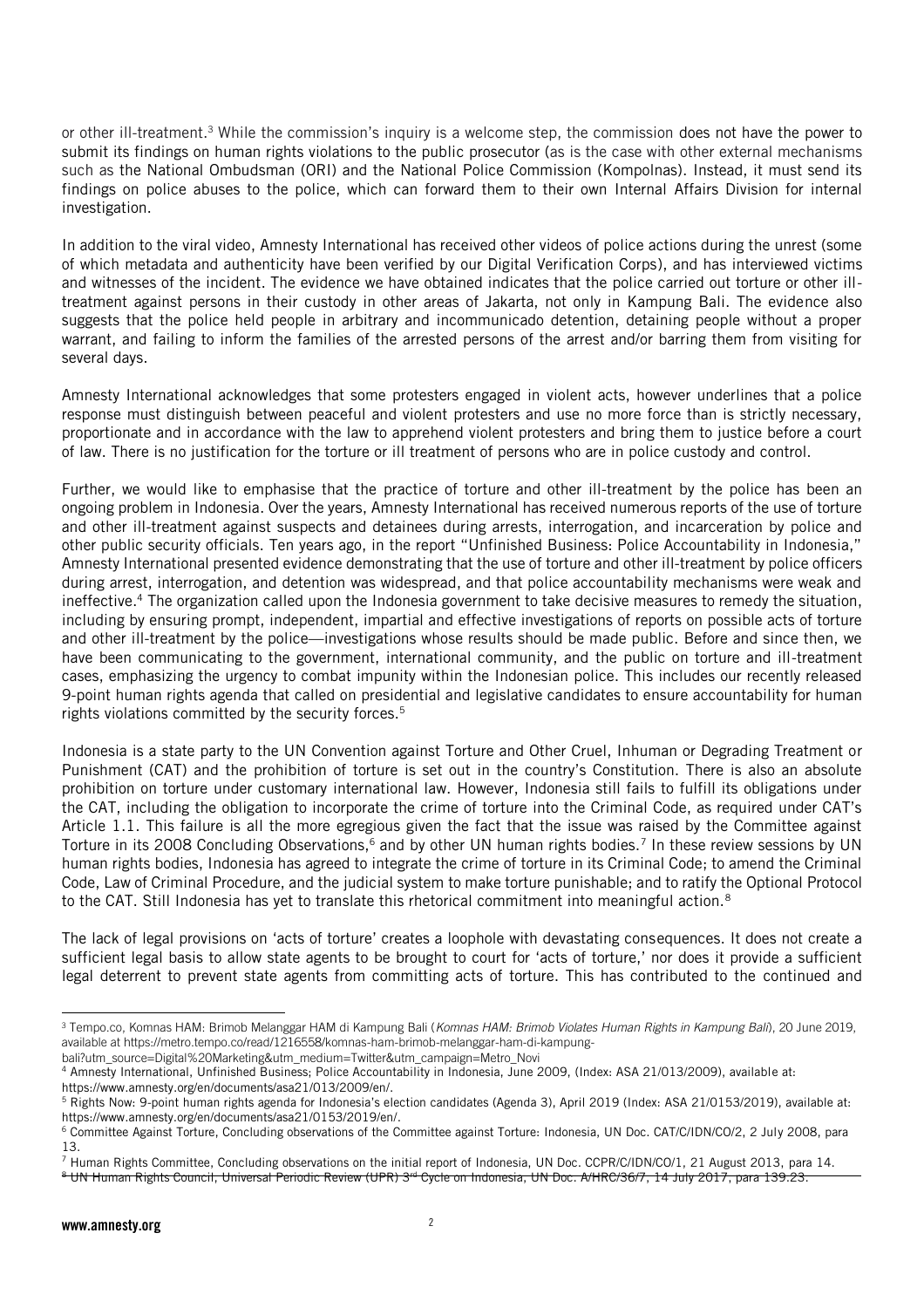widespread use of torture by military and police officials during arrests, interrogation or detention, sometimes leaving victims and their families without a legal basis to claim their rights.

In addition, weaknesses in both internal and external police accountability mechanisms contribute to a culture of impunity. In past reports, Amnesty International has outlined how investigations into reports of police violations are rare, and those rare efforts at police accountability are typically done through internal disciplinary mechanisms rather than formal judicial proceedings.

While Amnesty International is not opposed to internal investigations or disciplinary measures, we believe that they should not replace independent or external investigations, or criminal charges where relevant, to ensure compliance with the CAT's provisions, especially Articles 4.2, 12, 13 and 14. In our view, existing internal police disciplinary mechanisms are inadequate to deal with grave human rights violations, and external police oversight bodies do not have adequate powers to bring to justice police perpetrators .<sup>9</sup>

We also note that Indonesia is a state party to the International Covenant on Civil and Political Rights (ICCPR) and, as such, is also bound to prevent arbitrary detention, which violates Article 9(1) of the treaty. Notably, arbitrary detention facilitates torture and other ill-treatment, enforced disappearance, and other violations. An important means of preventing these abuses is to ensure that proper grounds and procedures for deprivation of liberty are adhered to at all times.

Considering that it has been 21 years since Indonesia's ratification of CAT, and yet credible allegations of police torture and other ill-treatment continue, Amnesty International calls on the Indonesian authorities to:

- Establish a prompt, independent, impartial and effective investigation into allegations of grave human rights violations by police in Kampung Bali and other areas in Jakarta as well on 21-23 May 2019, including torture and other ill-treatment. The findings of this investigation should be made public, and those suspected of involvement, including those with command responsibility, should be prosecuted in proceedings that meet international standards of fairness. Any victims of the violations should be provided with reparations;
- Ensure that no one is subjected to arbitrary detention, that detainees have prompt access to their families, to legal counsel of their choice, to a court, and to medical care. Medical records evidencing torture or other illtreatment and other violations against detained persons should be made available to the victim and/or the victim's family and legal counsel;
- Ensure that all police officials are familiar with and well trained according to the Regulation of the Chief of the National Police regarding the Implementation of Human Rights Principles and Standards in the Discharge of Duties of the Indonesian National Police (No. 8/2009);
- Review the current accountability system to deal with suspected human rights violations by police officials and set up an independent police complaints mechanism that can receive and deal with complaints from the public. This mechanism should have the power to submit its findings to the Public Prosecutor;
- Revise and enact at the earliest opportunity a new Criminal Code and a new Criminal Procedure Code that comply with international human rights law and standards, and that include provisions explicitly prohibiting acts of torture. The definition of torture in the revised Criminal Code should be consistent with Article 1.1 of CAT;
- Ratify the Optional Protocol to the Convention against Torture, which would establish a system of regular visits undertaken by independent international and national bodies to places where people are deprived of their liberty.

We urge you to address these issues as a matter of priority, and, in particular, to institute these important and needed police reforms.

Please do not hesitate to contact us should you have any questions. We would welcome the opportunity to discuss these matters with you.

Yours sincerely,

l

 $9$  Footnote No. 4, p. 16.